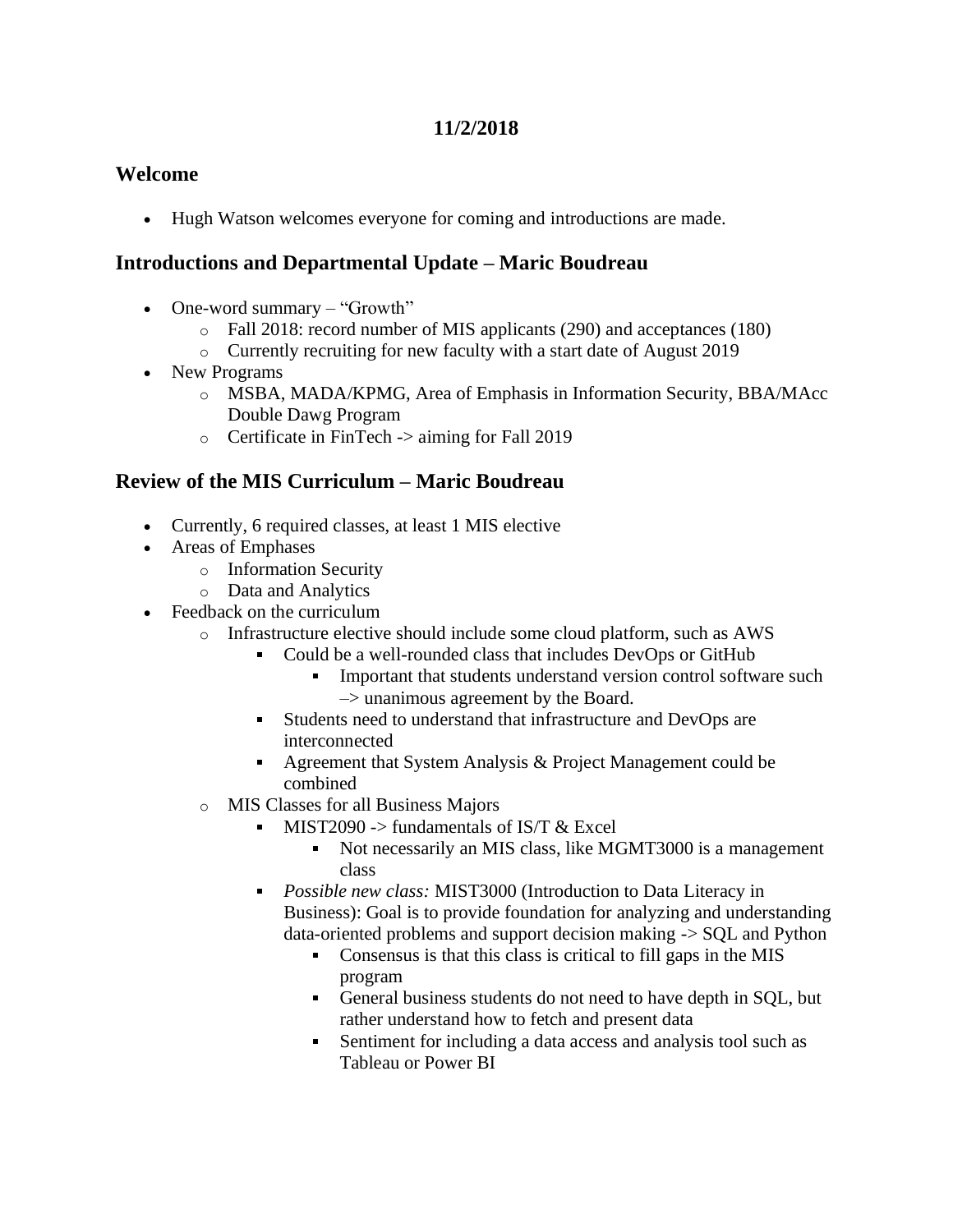# **Is Java Still the Language of Choice - Maric Boudreau**

- Is Java still the language of choice in MIST4600?
	- o Java is a good foundational language to learn the object-oriented foundational skillset that is applicable to other languages
	- o The ability to pick up and learn things is more important than being proficient in several languages -> understand version control, DevOps, etc.
		- Companies that are looking for a hardcore Java programmer are not going to Terry MIS
	- o Overall, no agreement about one language over another but a strong focus on student's ability to understand foundational programming concepts

## **MIS FinTech Initiatives – Maric Boudreau**

- Georgia FinTech Academy: talent development platform at the state level that UGA is a part of
- FinTech Certificate: 3 required classes
	- o 3 required classes: FinTech Principles and Practices (MIS), Financial Technologies (MIS), FinTech and Commercial Banking (Another department)
	- o Looking to hire part-time instructor to teach on/both classes, starting in spring or fall 2019

#### **The New MSBA and MADA Programs – Hugh Watson**

- $\bullet$  40 students total 25 in MSBA and 15 in MADA KPMG program
- Working with AI, Watson Analytics, Tableau, SQL, R and Python. Also taking Marketing analytics, econometrics, etc. to build holistic data analysis toolkit
- Any board members interested in looking at student resumes send Hugh an email

## **An Issue with Student Job Offers – Hugh Watson and Kaylee Ewing**

- Demand for our major is very strong, but there is an issue because companies have gotten more aggressive with their recruiting timelines at UGA.
- Students are having to accept or decline full-time return offers from internships before school starts -> creates difficulties for students
- Feedback from Board:
	- $\circ$  From an employer perspective, they invest a lot into an internship program. Try to make it clear beforehand that the goal of the internship program is to hire interns for full-time
	- o Employers have massive hiring plan that they have to fill. Going into fall recruiting, they need to know what the hiring plan and budget is going into oncampus recruiting.
	- o Students need to be more selective with an internship -> MIS program should work to educate students to better understand that internships are essentially job offers.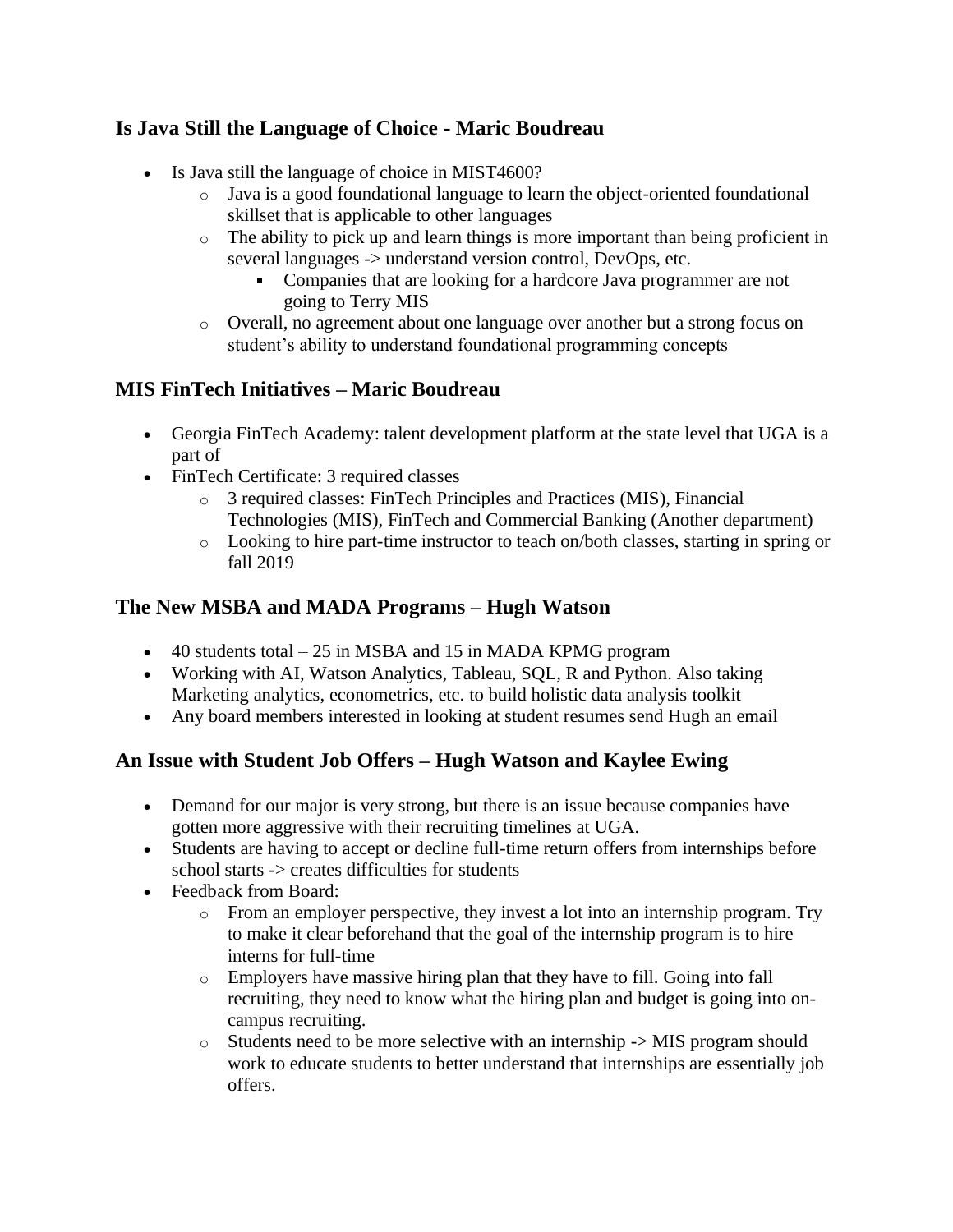# **Date for Top 10% Event – Hugh Watson**

- Important to move the event up to have engagement with students and not miss opportunity to recruit all students
- Pre-selects for interviews are typically made immediately after the career fair. Would serve better as a recruiting tool if the Top 10% event was earlier.

#### **Students Missing Class due to Excess of Company Events – Hugh Watson**

• A request that companies be sensitive when pulling students from Athens to events in Atlanta because it creates disruption in the classroom.

## **Possible Company Fatigue from Student Organizations – Hugh Watson**

- 7 MIS student organizations
	- o [Society for Management Information Systems](https://www.ugasmis.com/)
	- o [Women in Technology](http://womenintechuga.wixsite.com/womenintechuga)
	- o [Society for Cyber Security](https://ugascs.com/resources)
	- o [Society of Business Intelligence](http://ugasbi.weebly.com/)
	- o [Terry Student Consulting](https://www.terrystudentconsulting.com/)
	- o [Women in Business](http://www.ugawib.org/)
	- o [MIS Student Advisory Board](%7b%7bf:32475031%7d%7d)
- Does MIS need to centralize control? Or do you like the fact that you have many opportunities for face-time with students?
	- $\circ$  SMIS is the general body meeting  $\rightarrow$  niche subsections in other clubs
	- $\circ$  Like having the ability to segment -> the organizations provide companies with opportunities to have more targeted messages
	- o Companies want more information about specializations of each group, not particularly fatigued -> should check out student organization websites listed above

## **MIS Coffee Series – Kaylee Ewing**

- Alternating professors and professionals at coffee series events?
	- $\circ$  Definite interest by board members -> we will work to fit your schedule
	- o Hugh will send out information to those interested

## **Projects for MBT and MSBA Programs – Craig Piercy and Hugh Watson**

- Need for a capstone project for these programs
- MBT -> moved to online a few years ago. Most recent cohort has 40 students
	- o 9-month project, 5 students on a team -> need 8 projects. *Please contact Craig Piercy if interested*
		- **Projects start in January and run through December**